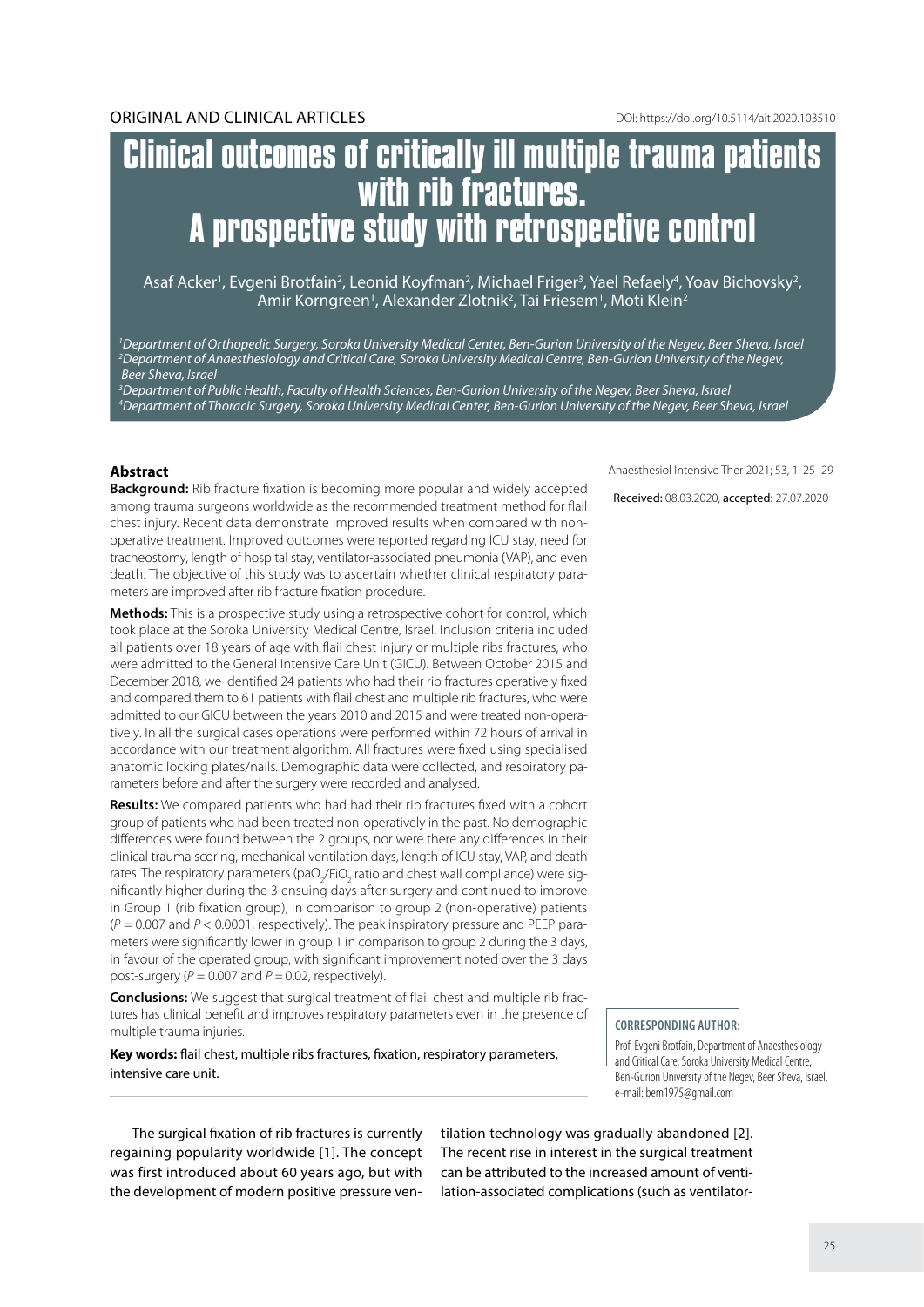associated pneumonia, prolonged intubation, tracheostomies, and lengthy hospitalisations in the intensive care unit [ICU]) and to the development of new fracture fixation technology, e.g. locked plates and specific rib fixation prostheses [3, 4].

Recent published data from randomized controlled trials and meta-analysis of multiple trials has demonstrated excellent results with the new surgical fixation techniques, showing decreased numbers of ventilation days, pneumonia rates, days in ICU, tracheostomies, and mortality rates [5–9]. Although the quantity of the data is limited, the overall evidence supports surgical fixation of flail chest injuries [10].

Early reports of rib fracture fixation using plates and screws raised concerns regarding the possibility of chest wall tightness and a restrictive breathing pattern due to the plates [11]. In these early surgeries, the plates were laid vertically, fixing several ribs together. Postoperative lung function tests of these patients demonstrated that contrary to this expectation there were good functional results, without any restrictive pattern. Similar results are evident in recent studies as well, emphasising the importance of post-trauma chest wall stabilisation to the breathing process [11, 12].

In this study, we analysed the effect of posttraumatic chest wall stabilisation on the clinical outcome of critically ill multiple trauma patients hospitalised in our General Intensive Care Unit (GICU).

# **METHODS**

Soroka University Medical Centre is a 1000-bed university teaching hospital, tertiary-care, Level I Trauma (major trauma centre), located in Beer Sheva in southern Israel. This is a nonrandomised (quasiexperimental design), single-centre study. The study was approved by the local Human Research and Ethics Committee at Soroka University Medical Centre (approval number 0024-16-SOR). The patient data were anonymised. We collected clinical and laboratory data from multiple trauma patients with predominant thoracic trauma, who were admitted to our GICU at the Soroka University Medical Centre between January 2010 and June 2018. Between October 2015 and December 2018, we identified 24 patients who had their rib fractures surgically fixed and compared them to 61 patients with flail chest and multiple rib fractures, who were admitted to our GICU between the years 2010 and 2015 and treated non-operatively

# **Inclusion criteria**

All multiple trauma patients, aged  $\geq 18$  years, who had predominant chest injury with multiple rib fractures (more than 4 ribs) and/or flail chest segment on admission to the Emergency Department (ED), and were admitted to the GICU between January 2010 and June 2018 were included in the study.  **Exclusion criteria**

Multiple trauma patients with severe injuries to other body parts (head, abdomen, extremities) and no documented blunt or penetrating chest injury on admission to the ED were excluded from the study. Patients who were hospitalised in the GICU for less than 48 hours or whose medical records contained insufficient data were also excluded.

#### **Variables and measures**

Data were collected from the patient electronic records and laboratory database. We documented their demographic data (age, gender, weight, and length of ICU and hospital stay) and their vital signs from the first 96 hours after admission to ICU (respiratory parameters, heart rate, and arterial blood pressure). We also recorded the patients' trauma diagnoses on admission to the GICU; their TISS (Trauma Injury Severity Score), their APACHE II (Acute Physiology and Chronic Health Evaluation II) scores on ICU admission, success of weaning from mechanical ventilation, percentage of new episodes of ventilator-associated pneumonia (VAP), and the therapeutic measures that were undertaken during the 4 days following the patients' admission to the GICU including intraoperative complications (for the surgical group).

#### **Treatment protocol**

Before 2015 multiple trauma critically ill patients with multiple rib fractures and/or a flail chest segment underwent supportive treatment (mechanical ventilation, fluid resuscitation, analgesia, etc.) during their GICU stay. In October 2015, the orthopaedic and thoracic surgeons' teams of Soroka University Medical Centre began operating on flail chest and multiple rib fractures patients, implementing a protocol presented by Bemelman *et al*. [13] (Figure 1).

All patients with a suspected multi-trauma and/ or chest injury go through the computed tomography (CT) scanner on arrival as part of their initial trauma assessment. This scan allows us to judge which patients will require surgical treatment according to the protocol algorithm. Most of these patients are intubated due to the severity of their injury and are admitted to the GICU. We strive to operate on these patients as soon as possible, usually within 72 hours of arrival.

A 3D reconstruction of the CT scan is used to delineate the chest wall injury and to define the fractures, thus facilitating a plan for surgery accordingly. The surgical approach to the chest wall is dictated by the location of the fractures; occasionally more than one approach is utilised. The rib fractures are ex-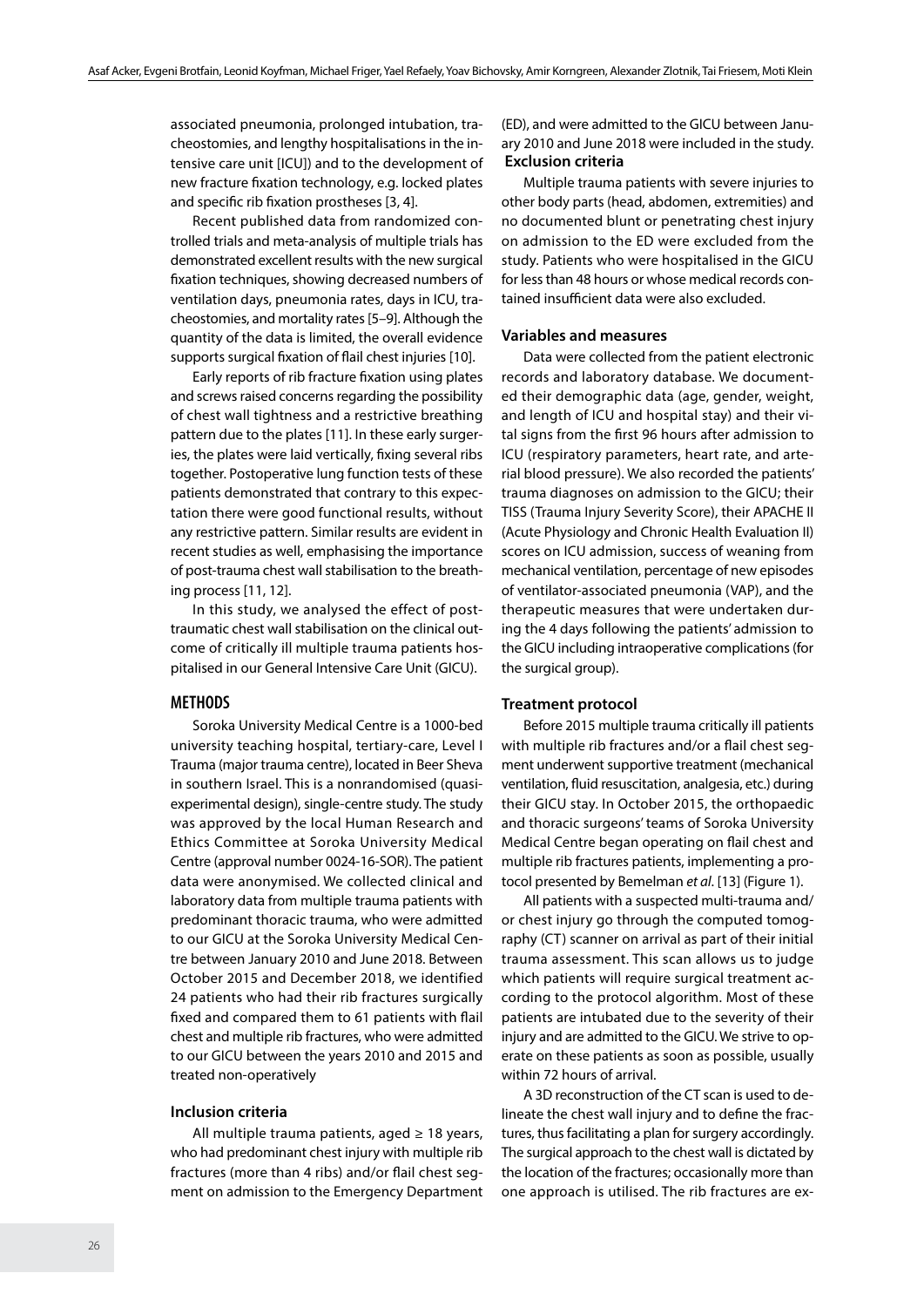

**Figure 1.** Surgical protocol for multiple-trauma, critically ill patients with flail chest **(A)** and multiple rib fractures **(B)** [13]. Algorithm (both figures) published courtesy of Dr. Bemelman (from Bemelman *et al*. [13])

posed, debrided, and reduced anatomically. For fixation of the fractures, we use the Matrix Rib fixation system (DePuy Synthes™, USA) with its anatomically designed low-profile locking plates and screws, and intramedullary nails. At the end of surgery, a chest drain was inserted (28F) on the operated side.

### **Statistical analysis**

For categorical variables, proportions were compared using Fisher's exact test or  $\chi^2$  test as appropriate. Continuous variables were analysed with Student's *t*-test or the Wilcoxon rank sum test, depending on the validity of the normality assumption. For comparison of parametric data variability, the coefficient of variation was calculated and analysed with Student's *t*-test. A two-tailed *P*-value of < 0.05 was considered significant. All analyses were performed using SPSS version 22.

# **RESULTS**

Between October 2015 and December 2018, we identified 24 patients who had had their rib fractures operatively fixed (Group 1 – rib fixation group, "Intervention"). The demographic, clinical, and laboratory data of group 1 patients was compared to 61 multiple-trauma patients with flail chest or multiple rib fractures, who were admitted to our GICU between the years 2010 and 2015 and were treated non-operatively (Group 2 – non-operative, "Control"). All patients included in present study were haemodynamically stable during 96 hours of ICU stay and intraoperatively.

No demographic data differences were found between these two groups regarding patients' age  $(P = 0.40)$ , gender  $(P = 0.43)$ , and weight at admission ( $P = 0.60$ ). No differences were noted with regards their clinical scores – APACHE II and TISS  $(P = 0.70$  and  $P = 0.80$ , respectively), and their length of GICU and hospital stay  $(P = 0.13$  and  $P = 0.64$ ) (Table 1).

| TABLE 1. Patients' demographic data and clinical outcome. Data given as mean |  |  |
|------------------------------------------------------------------------------|--|--|
| $\pm$ SD or % $\,$                                                           |  |  |

| <b>Parameter</b>    | Group 1**<br>$(n = 24)$ | Group $2**$<br>$(n=61)$ | P-value * |
|---------------------|-------------------------|-------------------------|-----------|
| Age, years          | $45.1 \pm 18.6$         | $41.57 \pm 17.09$       | 0.40      |
| Gender, male        | 29.2%                   | 24.6%                   | 0.43      |
| Body mass, kg       | $89.5 + 23.2$           | $94.3 + 21.9$           | 0.60      |
| <b>APACHE II</b>    | $75.4 + 3.7$            | $78.4 + 4.7$            | 0.70      |
| TISS score          | $24.1 \pm 5.5$          | $24.07 \pm 4.3$         | 0.80      |
| ICU stay, days      | $21.25 \pm 1.4$         | $15.43 \pm 1.6$         | 0.13      |
| Hospital stay, days | $30.67 \pm 1.4$         | $35.3 \pm 4.9$          | 0.64      |

\**P*-value considered statistically significant at less than 0.05. \*\*Group 1 – "Intervention", Group 2 – "Control" group patients. TISS – Trauma Injury Severity Score, ICU – intensive care unit

All multiple-trauma patients were mechanically ventilated during their first 96 hours of GICU stay. Analysis of the respiratory-related variables (Table 2) demonstrated no differences between the two groups with regards to mechanical ventilation (MV) days, the percentage of VAP, and the percentage of patients weaning from MV ( $P = 0.18$ ,  $P = 0.19$ , and  $P = 0.20$ , respectively). PEEP parameters were similar before surgery for both study groups (5.1  $\pm$  1.1 – Group 1 vs. 5.8 ± 2.1 – Group 2, *P* < 0.40); however, they were significantly lower in group 1 four days after the procedure  $(6.1 \pm 2.1 -$  Group 1 vs. 10.8  $\pm$  2.5 – Group 2,  $P < 0.02$ ).

The results of all respiratory parameters (FiO<sub>2</sub>, PaO<sub>2</sub>/FiO<sub>2</sub> ratio, peak inspiratory pressure [PIP], and chest wall compliance) were not significantly different between the groups before surgery but demonstrated significant improvement after surgery in favour of Group 1 ("Intervention") (Table 2). Moreover, the PaO<sub>2</sub>/FiO<sub>2</sub> ratio and chest wall compliance were significantly higher during the next three days and continued to improve in Group 1 in comparison to Group 2 patients (Table 2). The PIP parameters were significantly lower in Group 1 in comparison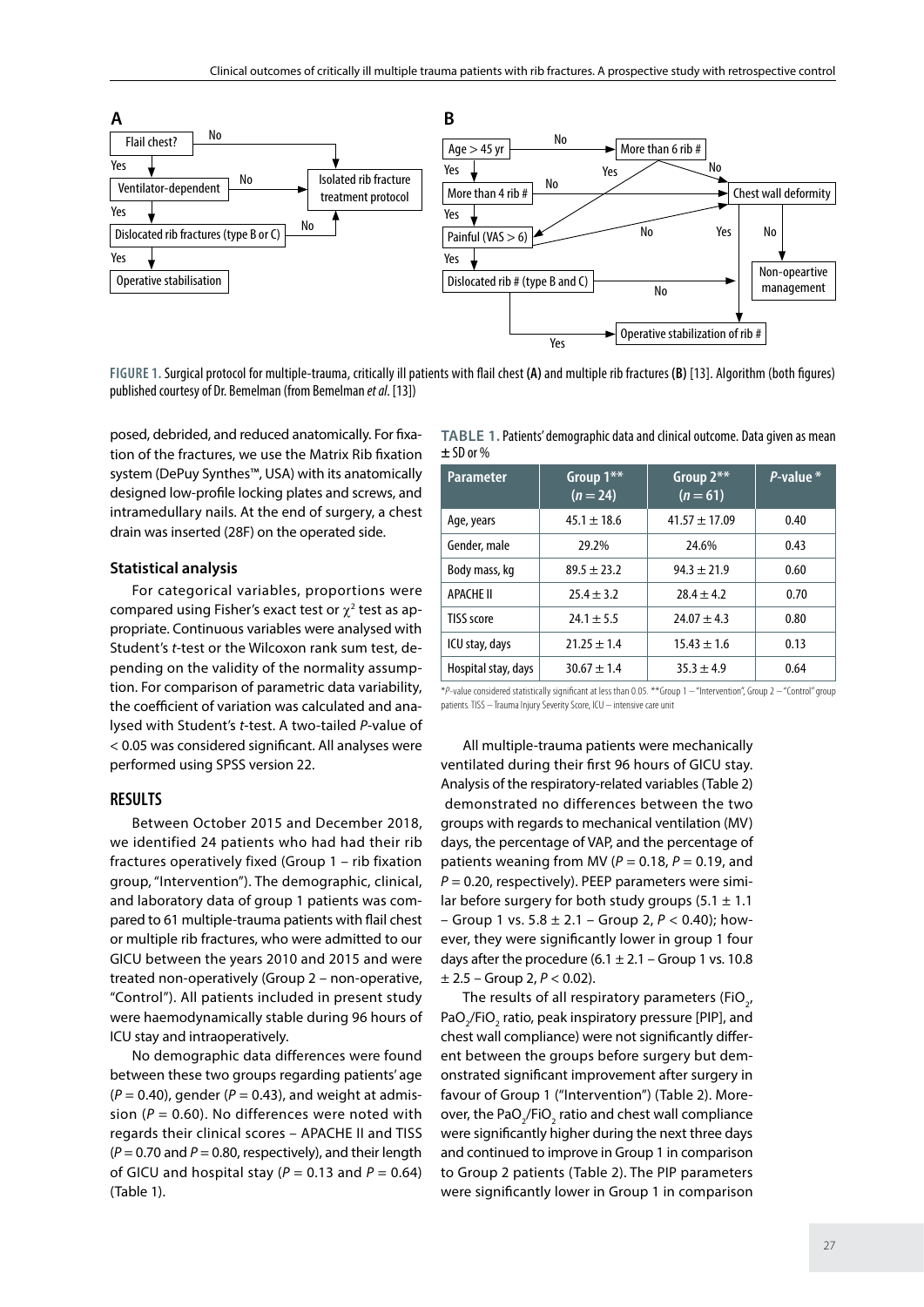| <b>Parameter</b>                                              | <b>Chest trauma patients</b> |                  | P-value* |
|---------------------------------------------------------------|------------------------------|------------------|----------|
|                                                               | Group 1**                    | Group 2**        |          |
| FiO <sub>2</sub> day $1^a$ (%, mean $\pm$ SD)                 | $61.4 \pm 23.1$              | $68.3 \pm 23.7$  | 0.23     |
| FiO <sub>2</sub> day 2 (%, mean $\pm$ SD)                     | $48.9 \pm 13.3$              | $57.6 \pm 21.3$  | 0.03     |
| FiO <sub>2</sub> day 3 (%, mean $\pm$ SD)                     | $44.0 \pm 11.2$              | $53.5 \pm 14.2$  | 0.004    |
| FiO <sub>2</sub> day 4 (%, mean $\pm$ SD)                     | $40.7 \pm 11.3$              | $53.7 \pm 14.1$  | < 0.0001 |
| PO <sub>2</sub> /FiO <sub>2</sub> ratio day 1 (mean $\pm$ SD) | $219.6 \pm 11.6$             | $210.9 \pm 8.7$  | 0.70     |
| PO <sub>2</sub> /FiO <sub>2</sub> ratio day 2                 | $236.1 \pm 79.2$             | $189.1 \pm 51.3$ | 0.007    |
| PO <sub>2</sub> /FiO <sub>2</sub> ratio day 3                 | $266.1 \pm 10.1$             | $184.6 \pm 55.1$ | 0.002    |
| PO <sub>2</sub> /FiO <sub>2</sub> ratio day 4                 | $265.7 \pm 8.1$              | $184.8 \pm 79.7$ | < 0.0001 |
| PIP day $1^b$ (cm H <sub>2</sub> O, mean $\pm$ SD)            | $29.1 \pm 5.3$               | $28.1 \pm 5.7$   | 0.41     |
| PIP day 2 (cm H <sub>2</sub> O, mean $\pm$ SD)                | $25.6 \pm 6.1$               | $30.1 \pm 6.9$   | 0.007    |
| PIP day 3 (cm $H$ , 0, mean $\pm$ SD)                         | $24.9 \pm 6.2$               | $29.7 \pm 5.4$   | 0.001    |
| PIP day 4 (cm H <sub>2</sub> O, mean $\pm$ SD)                | $24.2 \pm 6.1$               | $31.8 \pm 7.5$   | < 0.0001 |
| Compliance day 1 <sup>c</sup>                                 | $36.2 \pm 13.0$              | $36.7 \pm 12.8$  | 0.87     |
| Compliance day 2                                              | $44.7 \pm 15.3$              | $32.7 \pm 12.6$  | < 0.0001 |
| Compliance day 3                                              | $54.5 \pm 2.9$               | $34.0 \pm 9.4$   | < 0.0001 |
| Compliance day 4                                              | $51.8 \pm 1.9$               | $29.6 \pm 9.3$   | < 0.0001 |
| Mechanically ventilated days<br>(days, mean $\pm$ SD)         | $22.2 \pm 2.3$               | $25.2 \pm 4.2$   | 0.18     |
| VAPd (%)                                                      | 47.7%                        | 41.3%            | 0.19     |
| Percent of weaning (%)                                        | 46.4%                        | 41.6%            | 0.20     |

**Table 2.** Respiratory parameters and clinical outcome of multiple trauma critically ill patients with flail chest or multiple rib fractures

\**P*-value considered statistically significant at less than 0.05. \*\*Group 1 – "Intervention", Group 2 – "Control" group patients. <sup>a</sup>FiO<sub>2</sub> — fraction of inspired oxygen, <sup>b</sup>PIP — peak inspiratory pressure, <sup>c</sup>— Lung compliance, dVAP — ventilatory associated pneumonia.

Note: Group 1 patients (rib fixation group) underwent rib fixation procedure within 72 hours of their admission to ICU.

to Group 2 during the three days after the intervention. Moreover, all multiple trauma patients were haemodynamically stable in both study groups during the first 96 hours of ICU stay and intraoperatively (Group 1). There were no GICU or hospital mortalities in either study group.

# **DISCUSSION**

The treatment of flail chest and multiple rib fractures is still controversial. While increasing amounts of scientific data and research demonstrating improved results with surgical treatment of these injuries has accumulated over the past 15 years, there are still many who claim that these injuries should be treated non-operatively [14].

We started our rib fixation initiative at the Soroka University Medical Centre in October 2015. We decided on a multi-disciplinary team approach including orthopaedic trauma surgeons, thoracic surgeons, and intensive care specialists. We chose to adopt the treatment protocol published by Bemelaman *et al*. [13], due to its simplicity and ease of use (Figure 1).

Our clinical impression, soon after the initiation of the rib fracture fixation project, was that this innovative surgical treatment revolutionised the way we treat and care for these patients. The current study was set up to find out whether this clinical impression was indeed true; hence, we compared patients who had had their rib fractures fixed with those who had been treated without an operation, in the pre-operation era.

In the comparison of Group 1 to Group 2 we found no differences between the two groups demographically, nor with their clinical scoring, or hospital and GICU length of stay. We found no differences between the groups with regards to development of VAP, and no related deaths were documented.

These findings contradict the findings of several other studies [6–9] that demonstrated significant decreases in ICU and hospitalisation days for the surgical patients as well as decreased rates of VAP and death rates. On the other hand, our findings are supported by the study of Farquhar *et al*. [14], which found no differences in these parameters when compared with non-operative management for their rib fracture patients. One possible explanation for this difference is the fact that most of our patients did not suffer an isolated chest injury, but rather had multiple trauma injuries, with high TISS and APACHE II scores of more than 25. These patients may have had to remain in the GICU due to injuries other than the chest injury itself. Findings that support this assumption are the significant improvement we found in our surgical patient group's respiratory parameters after the surgery, with continuing improvement in the following days after surgery for some of these parameters as well. We were able to improve their respiratory status with the surgery, but the GICU length of stay, the percentage of VAP, and their need for mechanical ventilation did not change – probably due to their other injuries.

In the normal respiratory physiology of humans, the mechanics of respiration involves complex interactions between the lungs, chest wall, and changing intra-thoracic pressure [15, 16]. A key property of pulmonary mechanics is the outward elastic recoil of the chest wall, which helps to keep the lungs expanded and facilitates the diaphragm in generating the negative intra-thoracic pressure gradient responsible for inspiration [15–17]. Pathophysiological changes in the properties of the ribs and chest wall are likely to directly affect lung volumes and respiratory function [17]. Multiple rib fractures and flail chest injuries represent significant chest wall trauma. With multiple segmental rib fractures, the chest wall becomes grossly unstable, the thoracic volume decreases, and paradoxical inward motion